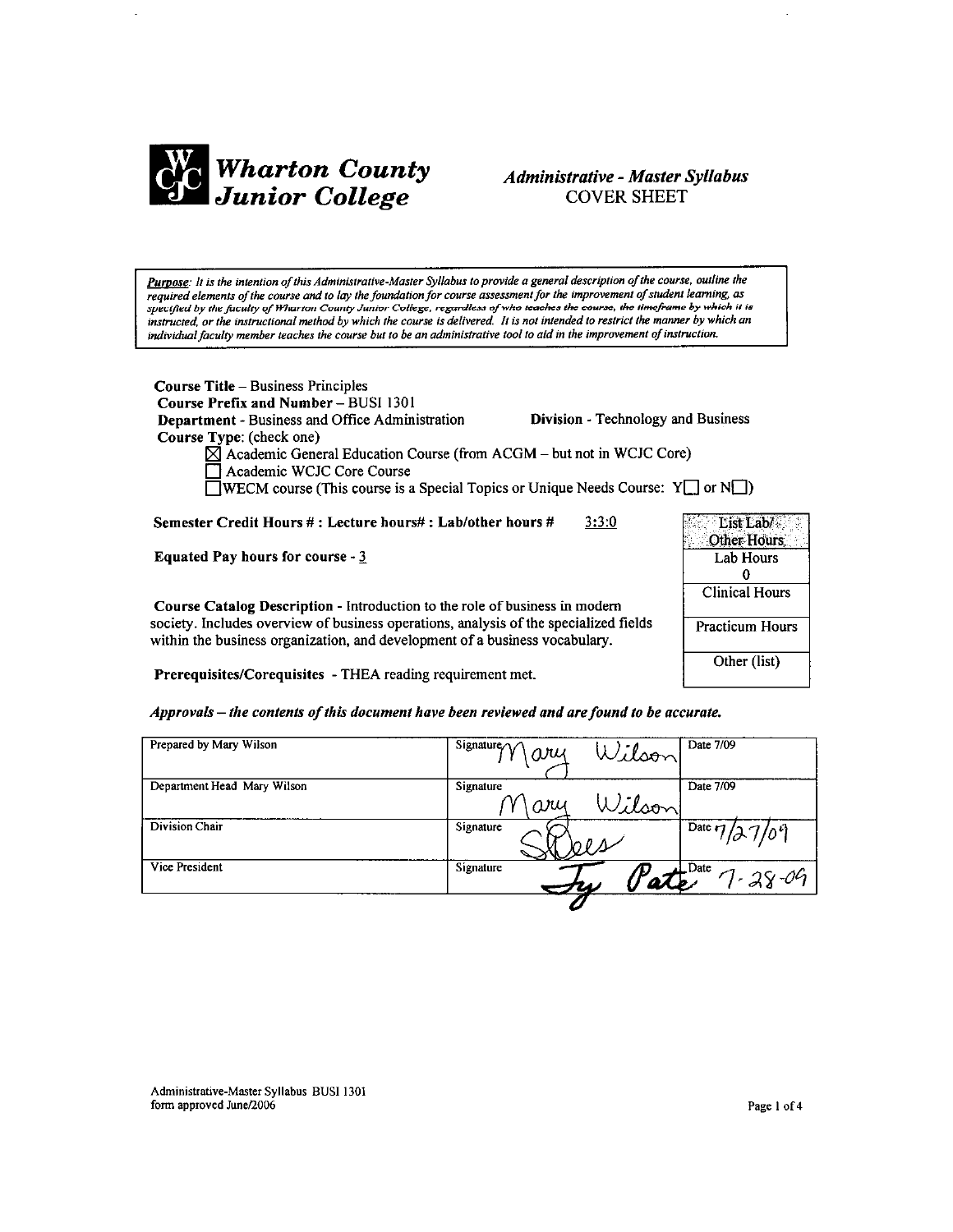

## *Administrative - Master Syllabus BUSI 1301*

**I. Topical Outline** – Each offering of this course must include the following topics (be sure to include information regarding lab, practicum, clinical or other non lecture instruction):

Upon successful completion of this course, the student will be able to:

- Explain the concepts of business ethics and social responsibility and identify legislation passed to enforce these responsibilities
- ♦ Contrast the three major types of economic systems
- ♦ Distinguish between microeconomics and macroeconomics
- ♦ Define the concepts of international business
- ♦ Identify the major barriers that confront global businesses
- Identify forms of business organizations, the advantages and disadvantages of each, and how each organization is structured
- ♦ Describe the role of entrepreneurs in the economy
- ♦ Describe the importance of relationships with customers, suppliers, employees, and others in achieving a company's objectives.
- ♦ Explain the importance of e-commerce.
- ♦ Identify management processes—principles, management level, skills needed at each management level, decision making skills, leadership styles, organization structures
- ♦ Explain the importance of human resource management and describe the responsibilities of human resource managers
- ♦ Explain the concept of motivation in terms of satisfying employee needs
- ♦ Discuss characteristics and various stages of effective teams
- ♦ Discuss the history, structure, formation, and goals of labor unions
- ♦ Describe the importance of production and operations management to a firm, including inventory management
- ♦ Define and identify the marketing functions
- ♦ Demonstrate the ability to utilize the Internet to perform basic research related to business activities

#### **II. Course Learning Outcomes**

| <b>Course Learning Outcome</b>                   | <b>Method of Assessment</b>                                                                                                                   |
|--------------------------------------------------|-----------------------------------------------------------------------------------------------------------------------------------------------|
| Describe the role of business in modern society. | Ninety percent of students will correctly answer at<br>least 70% of the questions on a comprehensive,<br>standardized departmental exit exam. |

#### **III. Required Text(s), Optional Text(s) and/or Materials to be Supplied by Student.**

Boone, Louis, and Kurtz, David. *Contemporary Business*, John Wiley & Sons, Inc., ©2010, 13th edition. ISBN: 978-0-470-43368-3 (cloth)<http://he-cda.wiley.com/WileyCDA/HigherEdTitle/productCd-047043368X.html>

A student companion website can be found at the address below: <http://bcs.wiley.com/he-bcs/Books?action=index&itemId=047043368X&bcsId=4620>

A #2 pencil for completing Scantron forms when testing Five (5) Scantron forms for completing the tests.

#### **IV. Suggested Course Maximum** - 35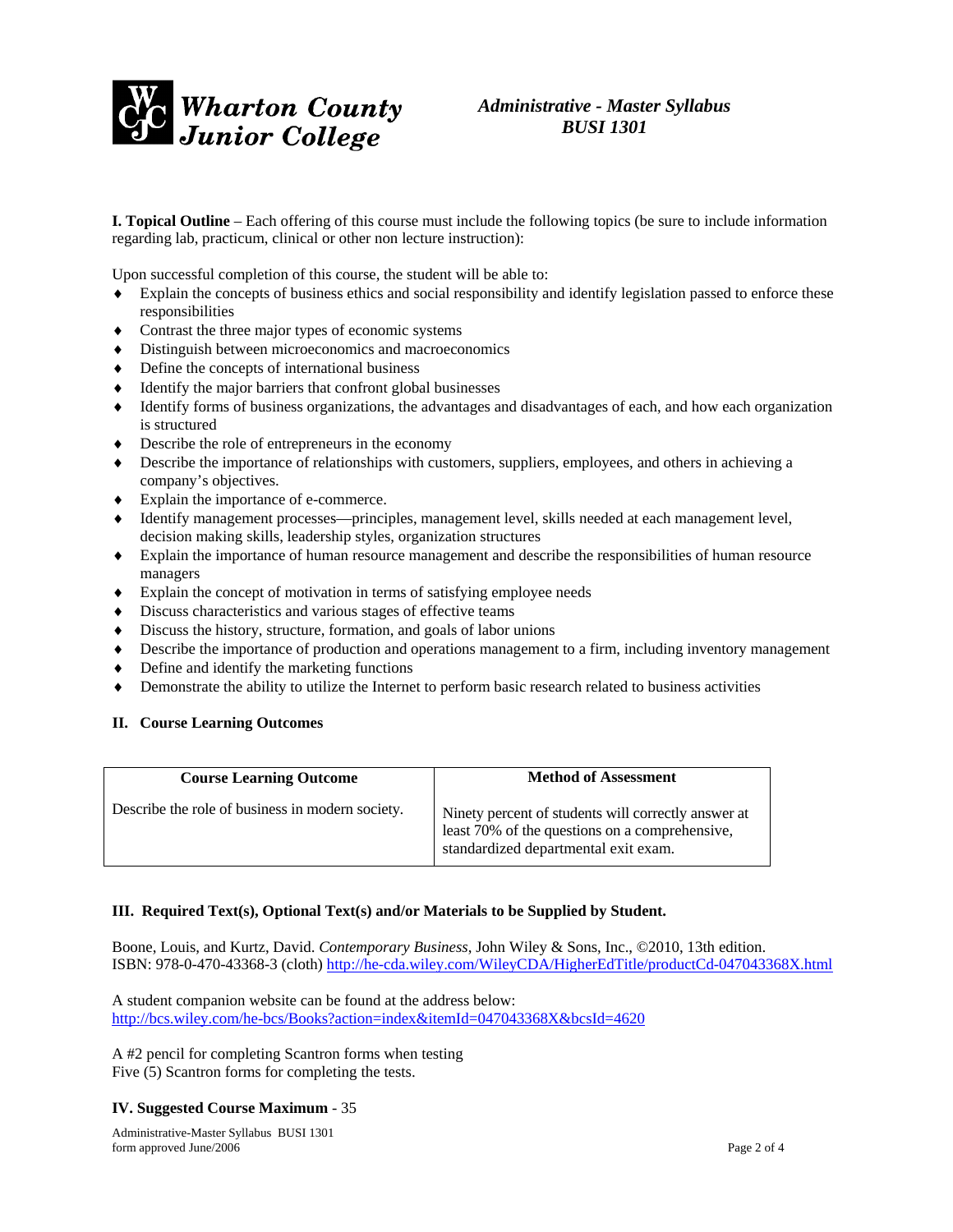#### **V. List any specific spatial or physical requirements beyond a typical classroom required to teach the course**.

A data projector is needed for the teacher to use when presenting some material throughout the course. A data projector is needed for the students to use when presenting their oral reports.

### **VI. Course Requirements/Grading System – Describe any course specific requirements such as research papers or reading assignments and the generalized grading format for the course**

- 50% Four Unit Exams
- 10% Standardized Departmental Comprehensive Final Exam (Ch 1-13)
- 15% Team survey project: written and oral presentation
- 10% Internet Research Assignments, daily tests, and class participation
- 15% One or Two Article Reviews

See attached tentative reading, assignment, and test schedule.

**Team Project**: Students will be assigned into four or five teams. The teams will design a questionnaire related to the chapters from the textbook, administer the questionnaire to at least one company per student, collate and analyze the answers, create a presentation using PowerPoint, and present it to the class. The teams will cover one of the following ways to organize a business: sole proprietorship, partnership, corporation, franchise.

Rubric: Students are given a team project grade based on the PowerPoint portion of the presentation (25%), oral presentation (25%), and an individual grade based on team participation (50%). The team participation grade is based on an average of grades given from the other team members. The overall team project grade is worth 15% of the final course grade.

**Article Review**: The article review must include the following three parts:

- 1. *Synopsis* (This is a summary of the article. Use complete sentences.)
- 2. *Highlights* (You can use bullets and incomplete sentences. Do not repeat anything from the synopsis.)
- 3. *Critical evaluation* of the article by the reviewer (What did you think of it? What is *your* opinion? Do you agree or disagree with the author? What is your reaction to the article? How has it changed your ideas about the subject? Has it caused you to think differently? Why?) Use complete sentences; don't just answer the above questions. Add something personal to let me know that you actually read and thought about the article. **The critical evaluation is more important than the other sections.**

Attach a copy of the article to the review**.** The **article** (not the *review*) must be more than one page. Students will turn in two article reviews. The average score for the two articles is worth 15% of the final course grade.

| <b>Reading Assignment</b>                  |
|--------------------------------------------|
| Chapter 1 Future                           |
| Chapter 2 Ethics and Social Responsibility |
| Chapter 3 Economics                        |
| <b>Chapter 4 Global Markets</b>            |
| Unit Test 1 (Ch 1-4)                       |
| Chapter 5 Forms of Organization            |
| Chapter 6 Entrepreneurship                 |
| Chapter 7 E-commerce                       |
| <b>Article Review 1 Due</b>                |
| Unit Test $2$ (Ch 5-7)                     |